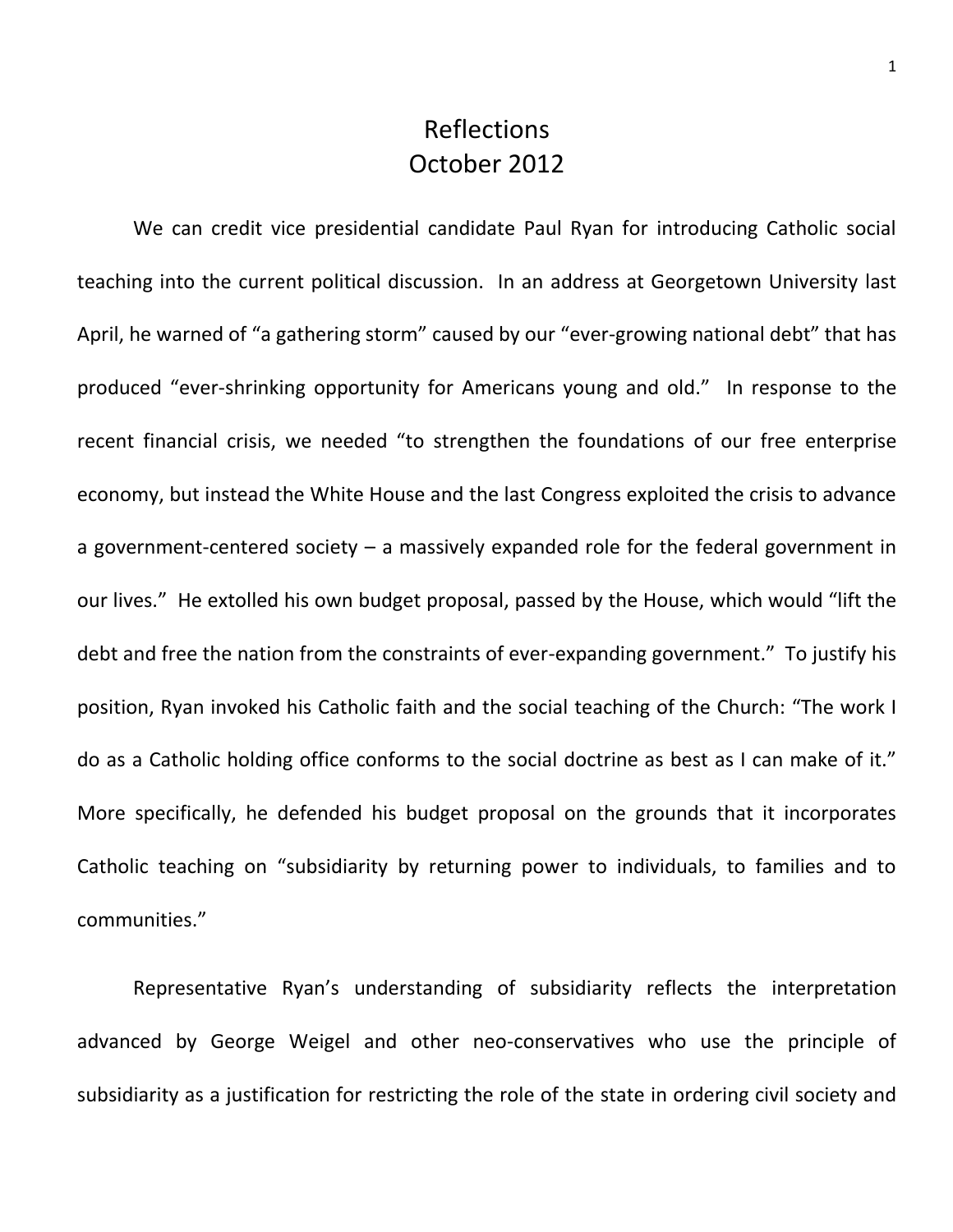promoting an unfettered free market. They emphasize that part of Catholic social teaching which insists that human needs are best met by local initiatives and intermediate groups such as families, churches and neighborhood associations. To function effectively, these groups must be free from government interference. For neo-conservatives, "only an open, free market allows such intermediate bodies economic breathing space."

Paul Ryan's economic proposals have prompted strong criticisms from various segments of the Catholic community. In an open letter to Congress, the American bishops insisted that the Ryan budget fails to meet the moral criteria of Catholic social teaching. They put this judgment in context: "A just framework for future budgets cannot rely on disproportionate cuts in essential services to poor persons; it requires shared sacrifice by all, including raising adequate revenues, eliminating unnecessary military and other spending, and addressing the long term costs of health insurance and retirement programs fairly."

A group of Georgetown professors also sent a letter to Rep. Ryan challenging his "continuing misuse of Catholic teaching to defend a budget plan that decimates food programs for struggling families, radically weakens protection for the elderly and sick, and gives more tax breaks to the wealthiest few." They accused Ryan of "profoundly misreading" Church teaching on subsidiarity, which is not "a free pass to dismantle government programs and abandon the poor to their own devices." Subsidiarity does call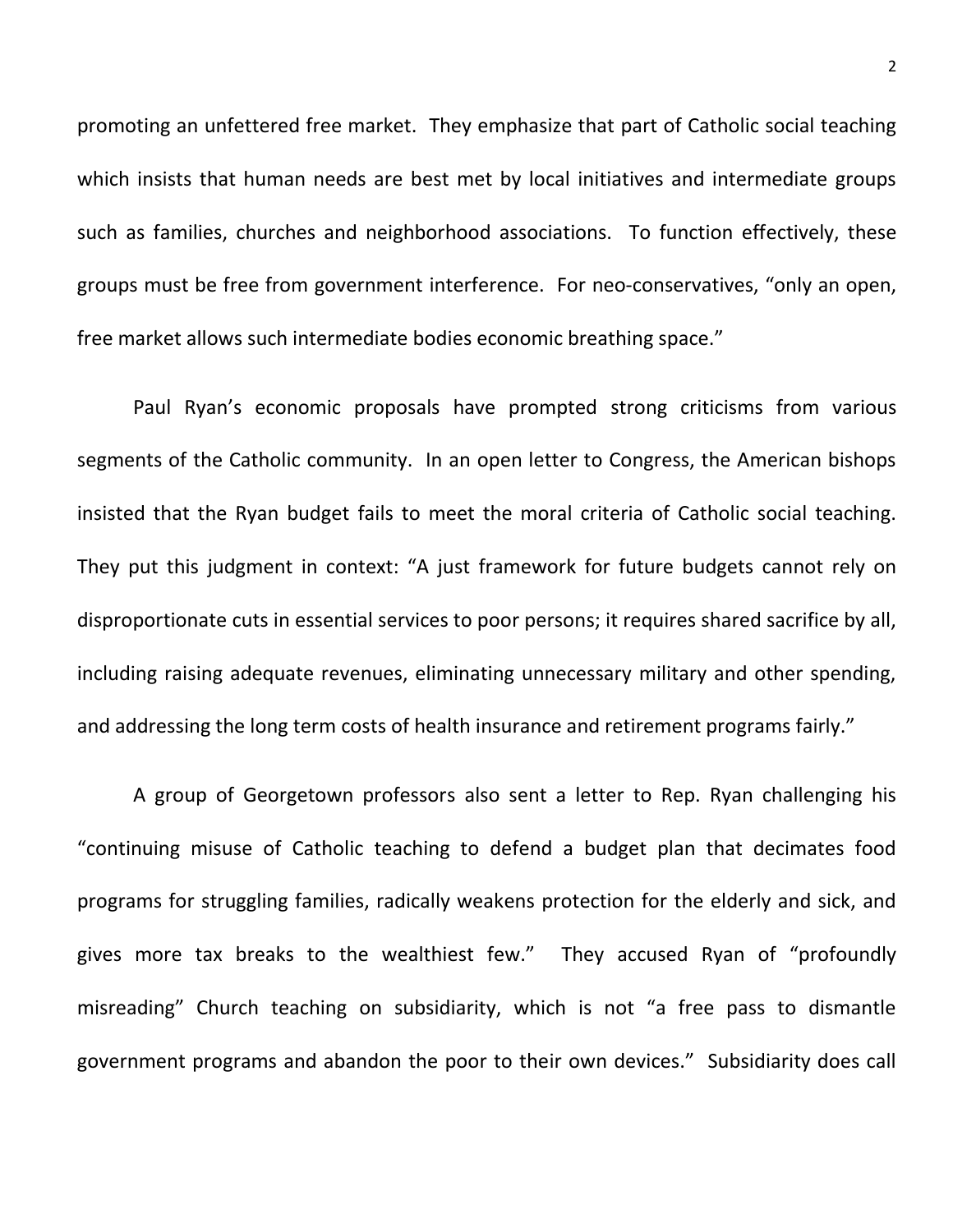"for solutions to be enacted as close to the level of local communities as possible," but it also "demands that higher levels of government provide help – '*subsidium'*– when communities and local governments face problems beyond their means to address such as economic crises, high unemployment, endemic poverty and hunger."

One of the more publicized criticisms of the Ryan budget has come from Network, an organization of Catholic sisters that lobbies Congress on behalf of social justice. Sr. Simone Campbell, executive director of Network, criticized the budget passed by the House, because it would "slash funding for programs that serve people in need while giving bigger tax breaks to the wealthy." Network was especially appalled by Ryan's claim that his budget reflects Catholic teaching. Campbell insisted that this is "emphatically not true," while noting the bishops' position that "programs that help people in poverty must be protected." Responding to the gospel summons to challenge injustice, Network organized "Nuns on the Bus," a 2,700 mile bus tour through nine states designed to connect with people who would suffer from the proposed budget cuts and to amplify the voices opposed to the Ryan budget.

Progressive theologians, as well, have challenged the neo-conservative interpretation of the traditional Catholic teaching on subsidiarity. In a July 30, 2012 article in *America* entitled "Saving Subsidiarity," Vince Miller, who teaches at the University of Dayton, made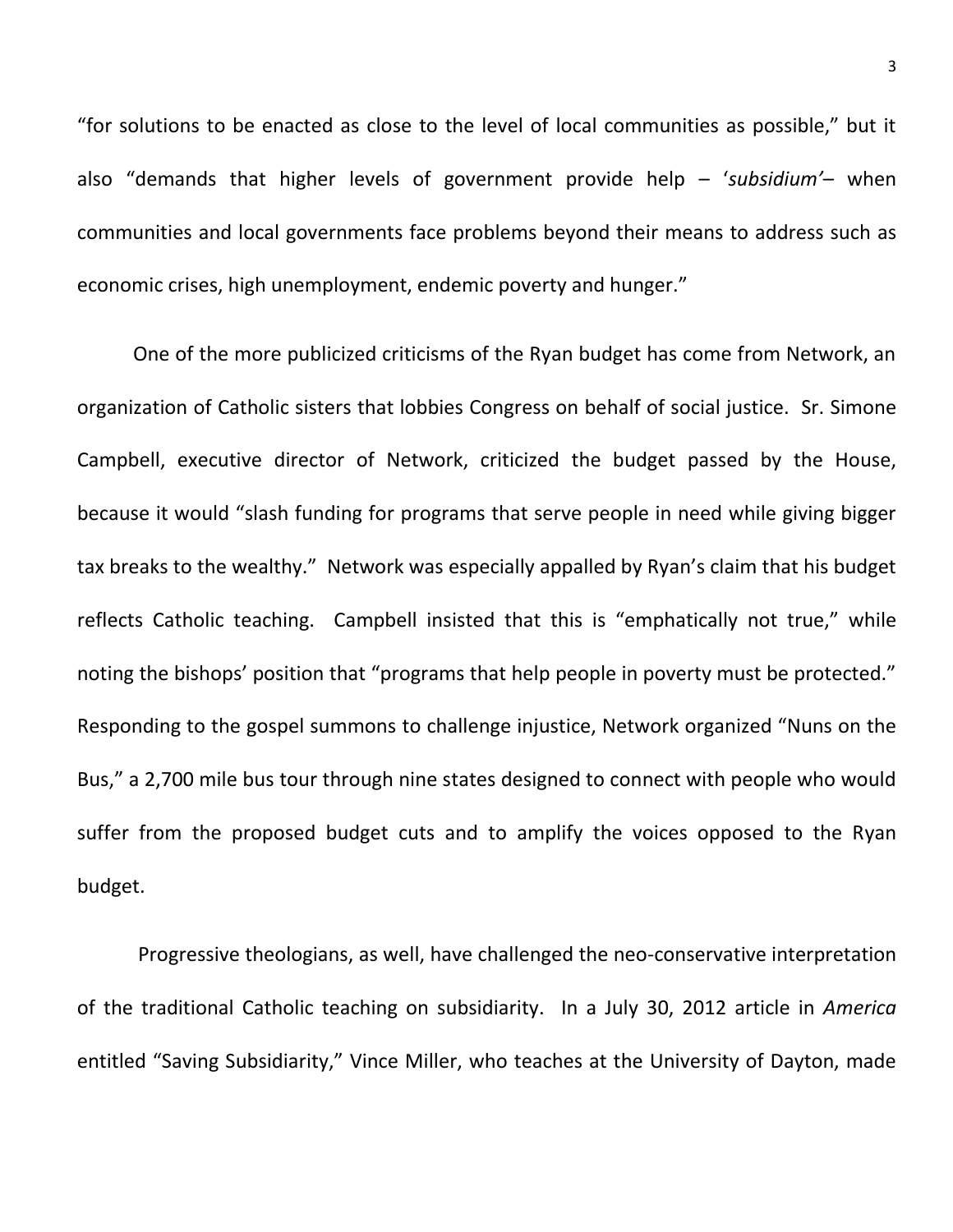the case that subsidiarity cannot be legitimately reduced to a principle of "small government." It has, rather, a two-fold function: to protect against government and other powerful social institutions taking over the proper function of smaller local agencies; and to encourage the state to empower intermediate organizations, such as the family, community groups, unions and businesses, to contribute to the common good.

Historically, Catholic social thought developed the principle of subsidiarity in response to the rise of the modern secular state and the development of capitalist economies, which magnified the need for mediating organizations, such as charitable associations and unions, to help those left powerless and in need. Responding to the new social situation, Pope Pius XI wrote his 1931 encyclical "*Quadragesimo Anno*" that included the seminal teaching on subsidiarity. On the one hand, Pius insisted that it is an injustice and violation of right order "to take from individuals what they can accomplish by their own initiative and industry" and "to assign to a greater and higher association what lesser and subordinate organizations can do." The government should "let subordinate groups handle matters of concern of lesser importance." On the other hand, the pope recognized that "many things which were done by small associations in former times cannot be done now save by larger associations." There are some things only the state can do, such as "directing, watching, urging, restraining" the various intermediate bodies that constitute civil society. Furthermore, Pius insisted that "the right order of economic life cannot be left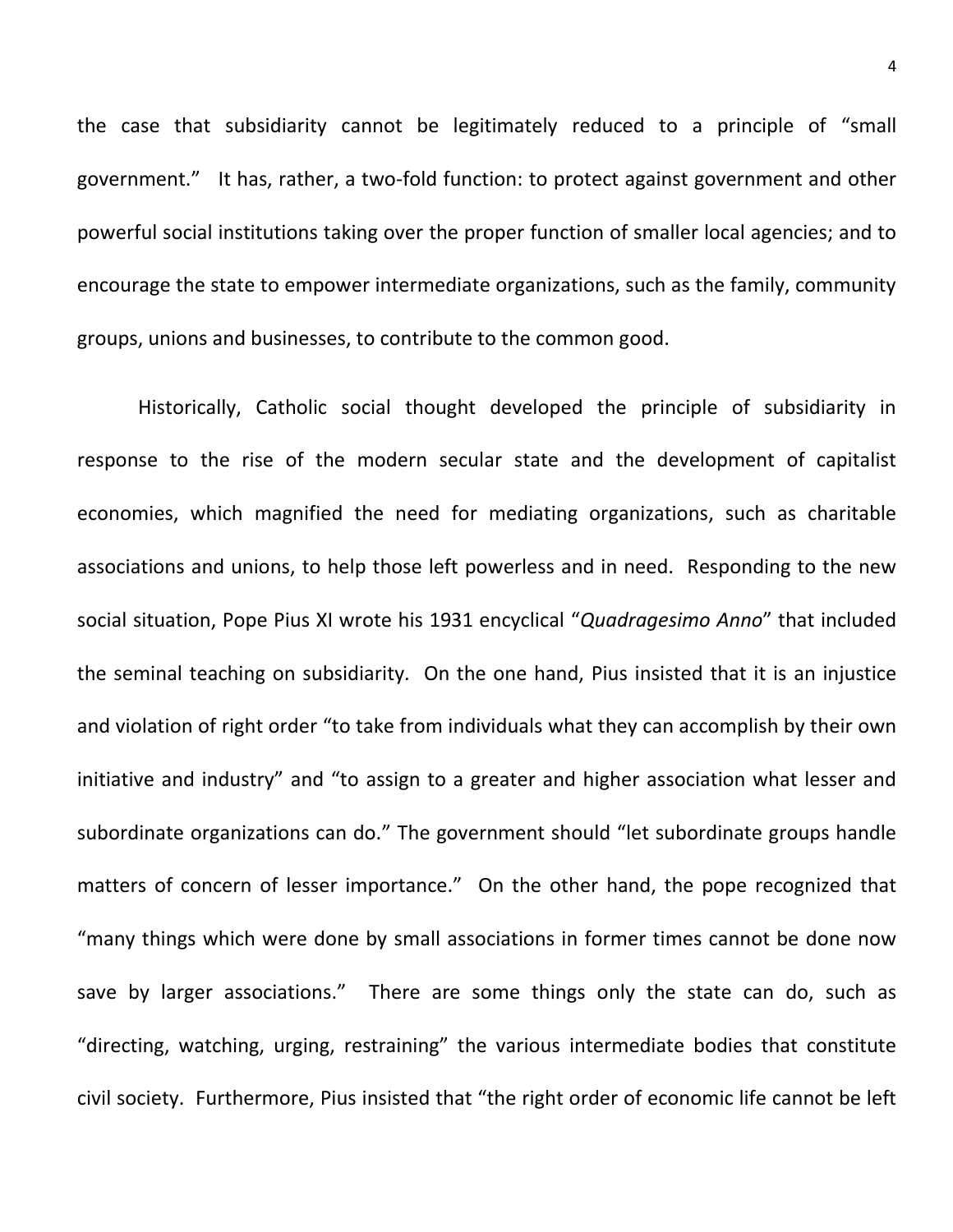to a free competition of forces," implying that the government has a legitimate role in regulating the economic life of society. Based on this classic teaching of Pope Pius XI, Vince Miller concluded that subsidiarity cannot be legitimately used to argue for small government that allows the market to regulate itself. More accurately, subsidiarity demands an appropriate, properly scaled role for government that encourages and empowers economic and social institutions to serve the common good. To support his case, Miller quoted Pope Benedict XVI: "Economic activity cannot solve all social problems through the simple application of commercial logic. This needs to be directed towards the pursuit of the common good, for which the political community in particular must also take responsibility."

Other papal encyclicals have likewise embraced this two-fold thrust of the principle of subsidiarity. In his 1961 encyclical "*Mater et Magistra,"* Pope John XXIII noted that the modern world requires that public officials intervene "in a wide variety of economic affairs," including serious problems such as "mass unemployment," in order to promote the common good. At the same time, the government must "not only avoid restricting the freedom of private citizens, but also increase it, so long as the basic rights of each individual citizen are preserved inviolate" (n 54). In his 1991 encyclical "*Centessimus Annus*," Pope John Paul II invoked the principle of subsidiarity to warn against the excesses of the welfare state that deprive smaller societal agencies of their proper and more effective role (n 48). In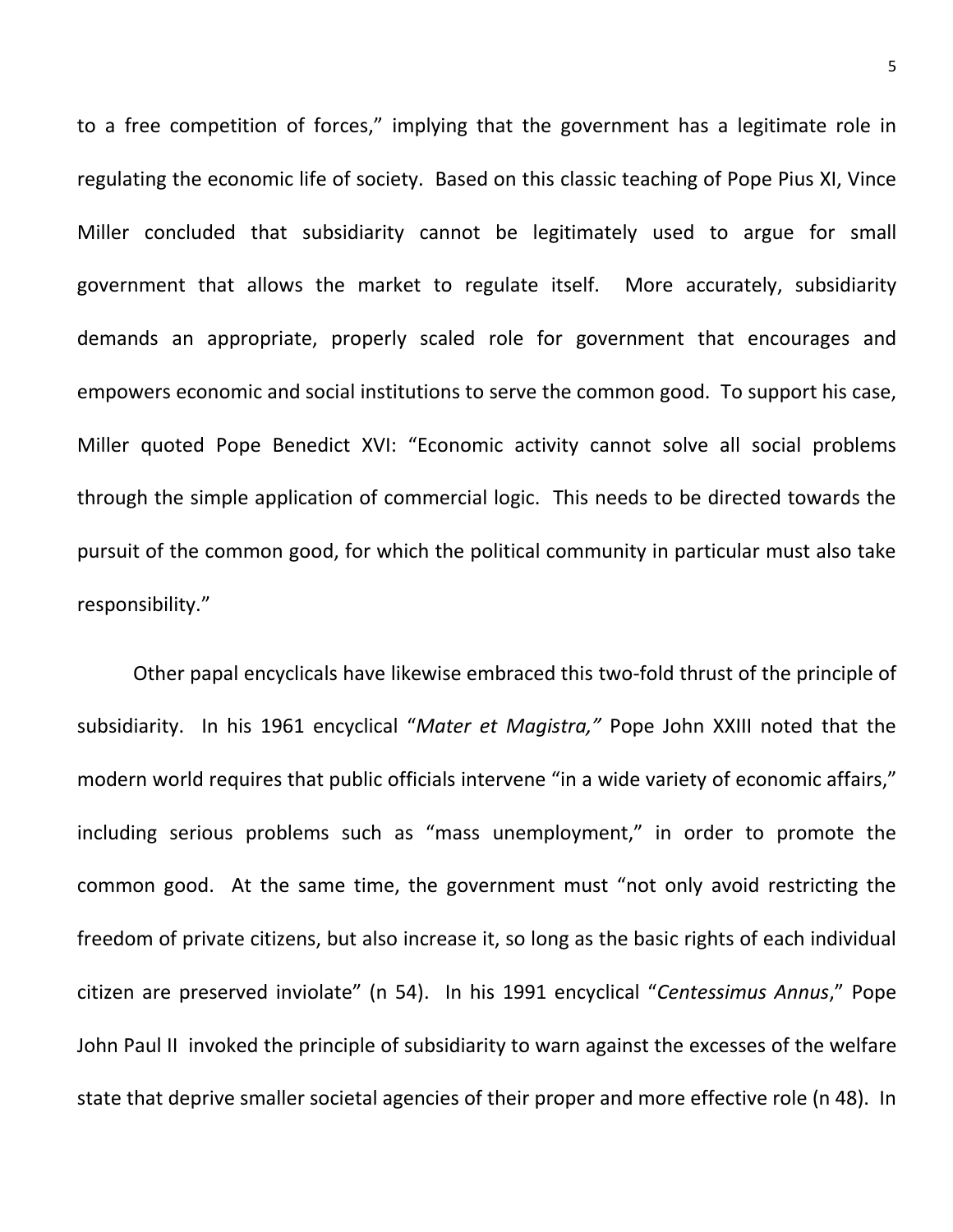that same section, the pope recognized proper tasks of the government in the economic sphere: providing security and stability; overseeing and protecting the exercise of human rights; and even intervening, for a limited time, when, for example, monopolies create obstacles to achieving the common good.

Finally, *The Compendium of the Social Doctrine of the Church,* published by the Pontifical Council for Justice and Peace in 2004, has a valuable section summarizing church teachings on the principle of subsidiarity (n 185-191). Subsidiarity, which is "a most important principle of social philosophy" and is "among the most constant and characteristic directives of the Church's social doctrine," demands that the state respect the dignity of persons, support the proper role of intermediate social groupings, and provide help when needed for these groups to flourish. "One may think, for example, of situations in which it is necessary for the State itself to stimulate the economy because it is impossible for civil society to support initiatives on its own" (n 188). In general, respect and care for the common good "must remain the criteria for making decisions concerning the application of the principle of subsidiarity."

This brief survey of Catholic teaching on subsidiarity makes it clear that the principle cannot be legitimately used as a direct argument for small government and for reducing restrictions on our market economy, as Paul Ryan claimed in his Georgetown lecture. By the